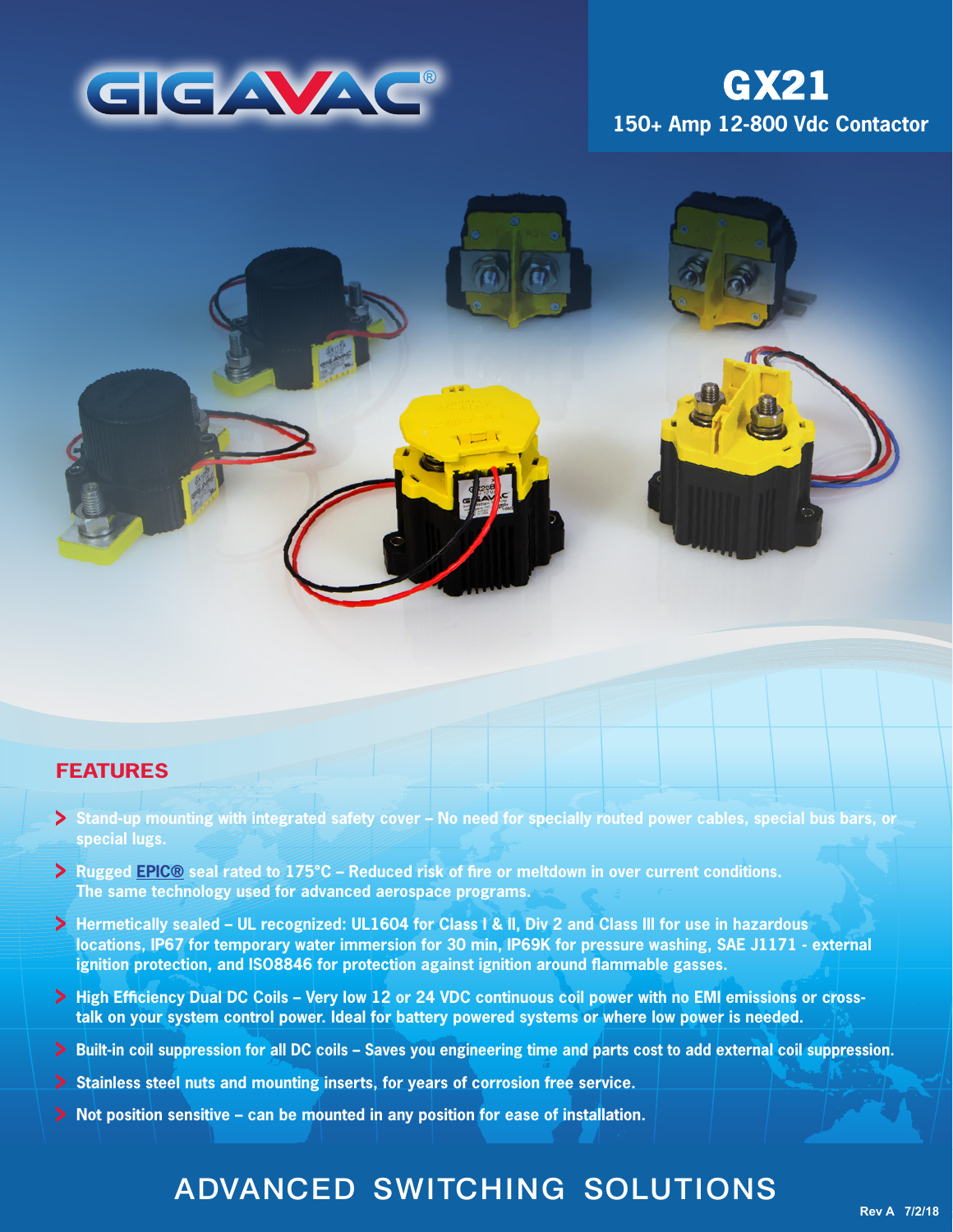

## **PRODUCT SPECIFICATIONS**

| <b>Specifications</b>                     | <b>Units</b> | <b>Data</b>           |  |  |
|-------------------------------------------|--------------|-----------------------|--|--|
| <b>Contact Arrangement</b>                |              |                       |  |  |
| Main                                      | Form X       | SPST-NO               |  |  |
| Auxilary (2A, 24VDC) <sup>1</sup>         | Form A or B  | SPST-NO or<br>SPST-NC |  |  |
| <b>Mechanical Life</b>                    | Cycles       | 1,000,000             |  |  |
| <b>Contact Resistance<sup>2</sup></b>     |              |                       |  |  |
| Max                                       | mohms        | 0.4                   |  |  |
| <b>Typical</b>                            | mohms        | $0.15$ to $0.3$       |  |  |
| <b>Insulation Resistance<sup>4</sup></b>  | <b>Mohms</b> | 100                   |  |  |
| Dielectric At Sea Level (Leakage < 1mA)   | <b>VRMS</b>  | 2,200                 |  |  |
| Shock, $1/2$ Sine, $11ms$                 | G peak       | 20                    |  |  |
| Vibration, Sinusoidal (500-2000 Hz Peak)  | G            | 15                    |  |  |
| <b>Ambient Temp Range</b>                 |              |                       |  |  |
| Operating <sup>5</sup>                    | °C           | $-55$ to $+85$        |  |  |
| Storage                                   | $^{\circ}$ C | $-70$ to $+150$       |  |  |
| Weight, Typical                           | $Kg$ (Lb)    | 0.44(0.98)            |  |  |
| <b>Continuous Current (1/0 Conductor)</b> | A            | 150                   |  |  |
| <b>Environmental Seal</b>                 |              | Exceeds IP67 & IP69K  |  |  |
| <b>Salt Fog</b>                           | MIL-STD-810  |                       |  |  |

## **POWER SWITCHING AND CURRENT CARRY RATINGS**

## **DC POWER SWITCHING CYCLES<sup>9</sup>**



**COIL RATINGS at 25˚C**

| <b>Coil P/N Designation</b>                     | B                                                  | C              | F    | н     | J    | Κ                 | L                 | S            | т              |
|-------------------------------------------------|----------------------------------------------------|----------------|------|-------|------|-------------------|-------------------|--------------|----------------|
| <b>Coil Voltage, Nominal (VDC)</b>              | 12                                                 | 24             | 48   | 72    | 120  | 120<br><b>VAC</b> | 240<br><b>VAC</b> | 12           | 24             |
| Coil Voltage, Max (V)                           | 16                                                 | 32             | 64   | 96    | 140  | 140               | 280               | 16           | 32             |
| Pick-Up Voltage, Max (V) <sup>7</sup>           | 8                                                  | 16             | 28   | 46    | 72   | 80                | 160               | <b>g6, 8</b> | 156, 8         |
| Drop-Out Voltage, Max (V) <sup>7</sup>          | 3                                                  | $\overline{7}$ | 10   | 14    | 18   | 30                | 60                | 4.5          | $\overline{7}$ |
| Drop-Out Voltage, Min (V) <sup>7</sup>          | 0.5                                                | 0.5            | 1.8  | 2.7   | 4.5  | 4.5               | 9                 | 1            | 1.5            |
| Pick-Up Current, Max (A)<br>$(75 \text{ ms})^7$ | N/A                                                | N/A            | N/A  | N/A   | N/A  | N/A               | N/A               | 1.8          | 1              |
| Coil Current (A) <sup>7</sup>                   | 0.68                                               | 0.28           | 0.16 | 0.095 | 0.06 | 0.06              | 0.04              | 0.082        | 0.057          |
| Coil Power (W) <sup>7</sup>                     | 8                                                  | 6.8            | 7.6  | 6.8   | 7.2  | 7.2               | 9.6               | $\mathbf{1}$ | 1.4            |
| Operate Time, Max (ms) <sup>3</sup>             | 20                                                 | 20             | 30   | 30    | 20   | 30                | 30                | 20           | 20             |
| Release Time, Max (ms)                          | 12                                                 | 12             | 12   | 12    | 12   | 50                | 55                | 12           | 12             |
| <b>Internal Coil Suppression</b>                | @00<br>E<br>$\cdot \hat{\star}$<br>CONTROL CIRCUIT |                |      |       |      |                   |                   | 8            |                |
| Coil Back EMF (V)                               | 55                                                 | 55             | 80   | 115   | 175  | N/A               | N/A               | 55           | 55             |
| Transients, Max (V) (13 ms)                     | N/A                                                | N/A            | N/A  | N/A   | N/A  | N/A               | N/A               | ±50          | ±50            |
| <b>Reverse Polarity (V)</b>                     | N/A                                                | N/A            | N/A  | N/A   | N/A  | N/A               | N/A               | 16           | 32             |



 $-2/0$   $-2$  AWG

GIGAVAC® - 6382 Rose Lane - Carpinteria, CA 93013 - ph +1-805- 684-8401 - fax +1-805- 684-8402 [info@gigavac.com](mailto:info@gigavac.com) - <www.gigavac.com> - ©Copyright 2018 GIGAVAC, LLC.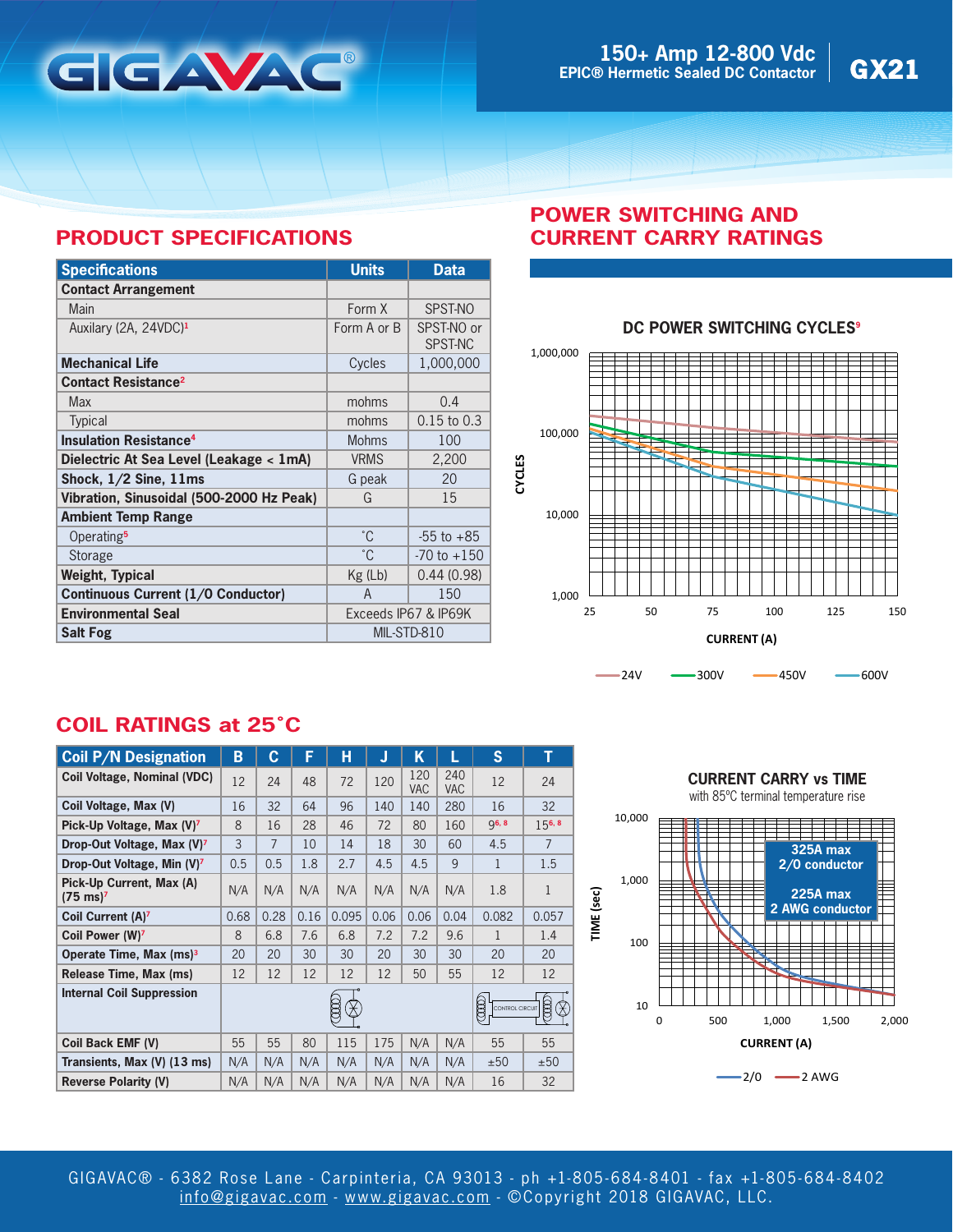## **150+ Amp 12-800 Vdc**<br> **e** Hermetic Sealed DC Contactor GX21 **EPIC® Hermetic Sealed DC Contactor**





## **DIMENSIONS**

#### **Mounting**

M5 Bolts

#### **Case Material**

DuPont Zytel FR50 (25% Glass Filled Nylon)

#### **Power Connection**

Stainless M8x1.25 Stud Stainless M8x1.25 Flanged Nut

Torque 10Nm [90in-lb] max

#### **Coil Wire**

Silicone, 20 AWG, UL: VW-1